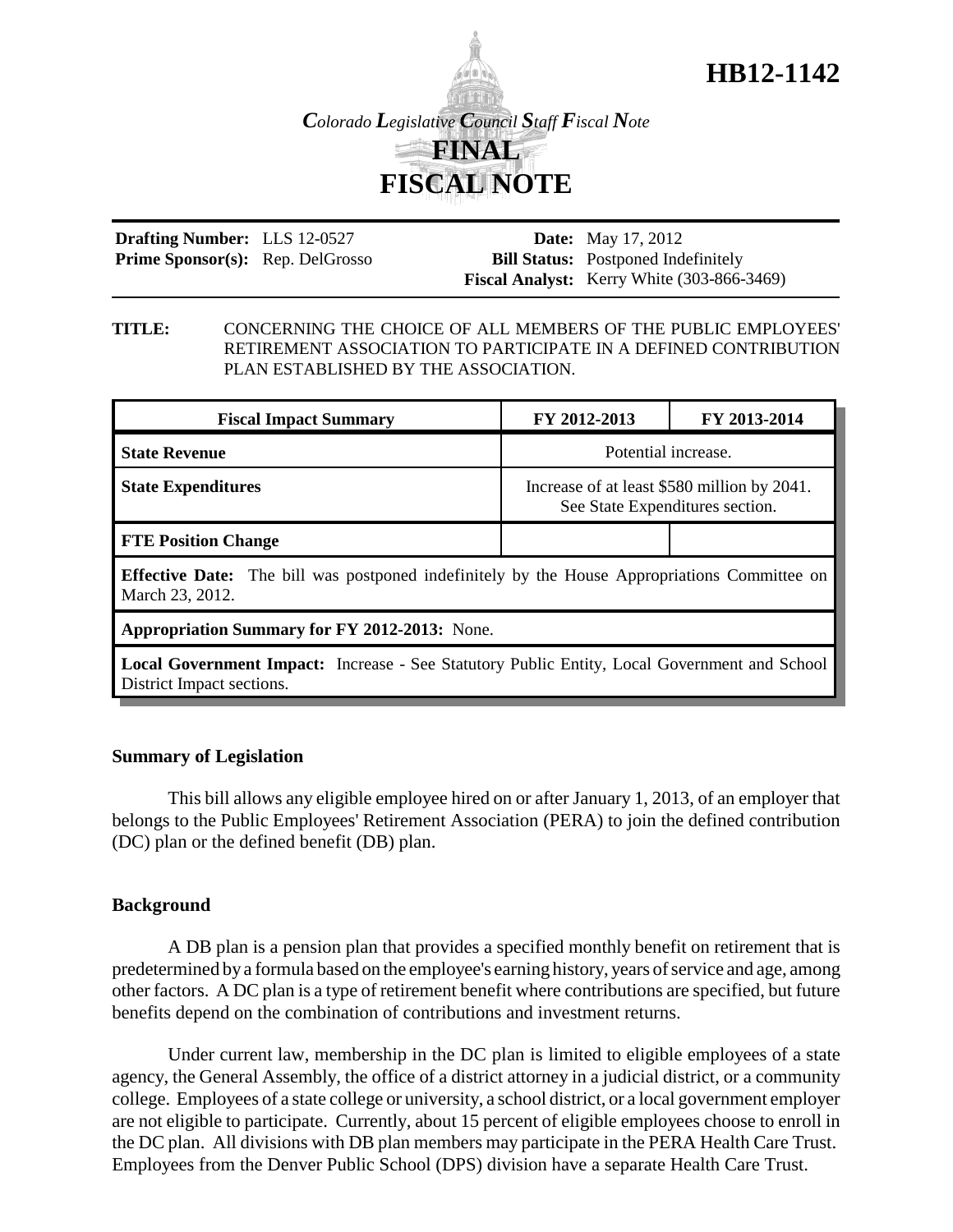May 17, 2012

# Page 2 **HB12-1142**

#### **State Revenue**

By allowing more individuals to join the DC plan, state revenue could increase. Because DC plan participants are not subject to the same fixed benefit payments as participants of the DB plan, they have greater flexibility in choosing the timing and amount of benefit payments. Colorado law provides tax exclusions for a certain amount of pension or annuity income, depending on the person's age and other factors. To the extent that a person chooses to withdraw more than his or her tax exclusion amount, more income is subject to state income tax and state revenue will increase. As it is not possible to determine how many persons this situation will apply to, no increase in the amount of state revenue has been estimated.

### **Statutory Public Entity Impact**

Overall, this bill increases unfunded liabilities in the division and health care trusts, and could increase costs to provide disability, survivorship and retiree health care coverage risk for DC plan participants in each of the divisions.

*Division trusts.* This bill will increase unfunded liabilities in each of the PERA division trusts, except for the judicial division. Based on the funding status for each division as of 2010 and the assumption that 15 percent of all new employees will choose the DC plan, these changes are shown in Table 1. It should be noted that these changes are shown over a 30 year amortization period in 2010 dollars. Because it is possible that a greater number of employees may choose to enroll in the DC plan than assumed in this fiscal note, these numbers are presented as the minimum anticipated change.

| Table 1. Changes to PERA Trusts Under HB12-1142 as of 2041 |                                                                 |  |
|------------------------------------------------------------|-----------------------------------------------------------------|--|
| <b>PERA Trust Divisions</b>                                | <b>Change in Unfunded Accrued</b><br><b>Actuarial Liability</b> |  |
| State                                                      | at least \$580 million                                          |  |
| <b>Schools</b>                                             | at least 5.7 billion                                            |  |
| Denver Public Schools                                      | at least 239 million                                            |  |
| Local Government                                           | at least 80 million                                             |  |
| <b>TOTAL</b>                                               | at least \$6.6 billion                                          |  |

*Health care trusts.* This bill will increase unfunded liabilities in the PERA Health Care Trust Fund by \$290 million and by \$22 million in the Denver Public Schools (DPS) Health Care Trust Fund as of 2041. Based on the funding status for each health care trust as of 2010 and the assumption that 15 percent of all new employees will choose the DC plan, these changes are shown in Table 2.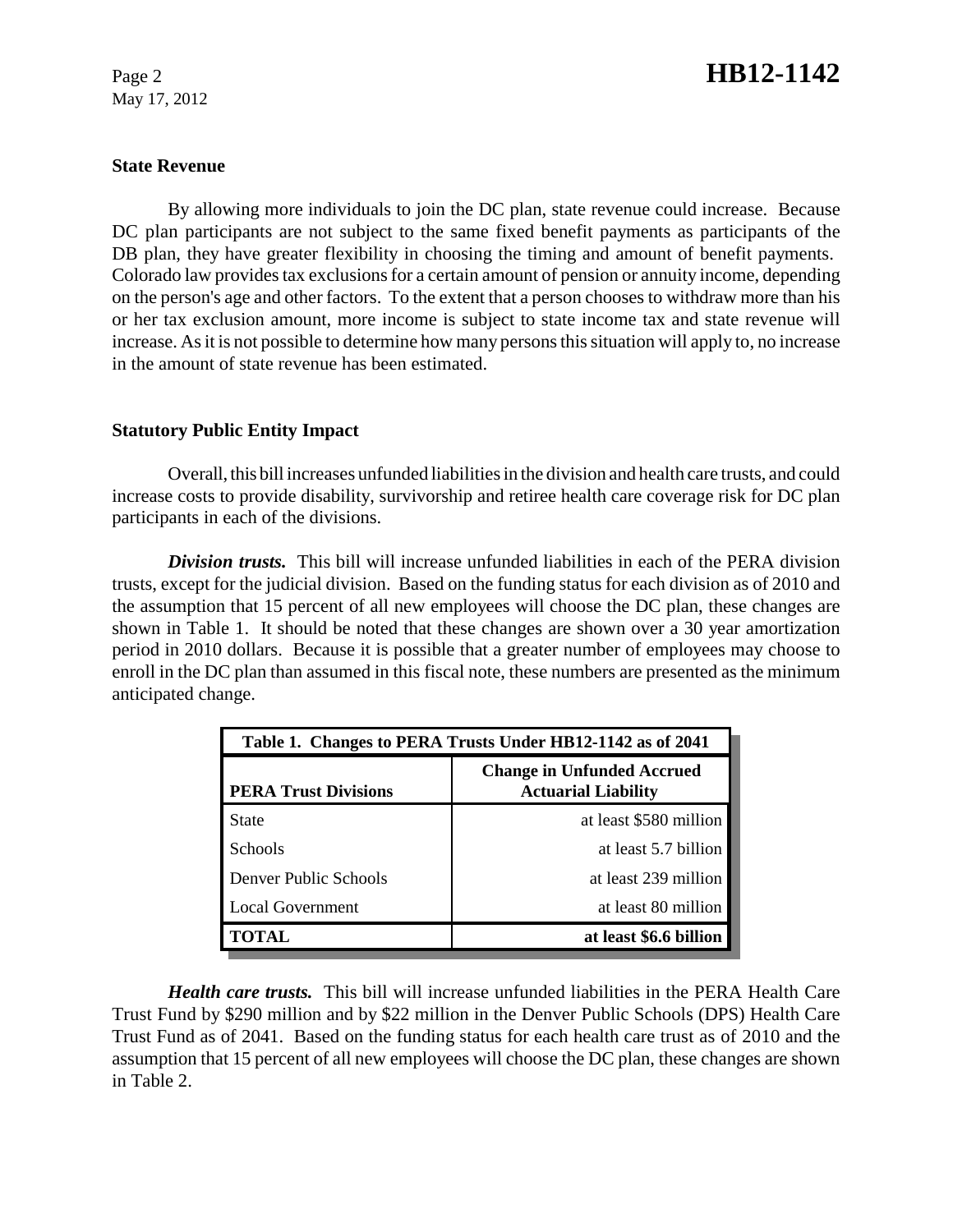| Table 2. Changes to PERA Health Care Trusts Under HB12-1142 as of 2041 |                                                                 |  |
|------------------------------------------------------------------------|-----------------------------------------------------------------|--|
| <b>PERA Trust Divisions</b>                                            | <b>Change in Unfunded Accrued</b><br><b>Actuarial Liability</b> |  |
| Health Care Trust for All Divisions Except DPS                         | \$290 million                                                   |  |
| <b>DPS Health Care Trust</b>                                           | 22 million                                                      |  |
| <b>TOTAL</b>                                                           | \$322 million                                                   |  |

*Disability, survivorship, and retiree health care coverage risk.* Currently, DB participants receive disability, survivorship and retiree health coverage and subsidies, which DC plan participants do not. The cost to provide these benefits to DC plan participants is shown in Table 3.

| Table 3. Costs to Provide Disability, Survivorship, and Retiree Health Care<br><b>Under HB12-1142 as of 2041</b> |                       |  |
|------------------------------------------------------------------------------------------------------------------|-----------------------|--|
| <b>PERA Trust Divisions</b>                                                                                      | <b>Estimated Cost</b> |  |
| <b>State</b>                                                                                                     | \$2,296,000           |  |
| <b>Schools</b>                                                                                                   | 3,160,000             |  |
| Denver Public Schools                                                                                            | 700,000               |  |
| Local Government                                                                                                 | 582,000               |  |
| Judicial                                                                                                         | 80,000                |  |
| <b>TOTAL</b>                                                                                                     | \$6,818,000           |  |

## **State Expenditures**

As discussed in the Statutory Public Entity Impact section above, this bill changes unfunded liabilities in PERA. As of 2041, in the state division only, unfunded liabilities are increased by at least \$580 million. No changes in liabilities are anticipated for the judicial division. The state would also potentially incur costs to address unfunded liabilities in the PERA Health Care Trust (totaling \$290 million), proportional to its membership. In addition, costs could increase by \$2.4 million if the state wishes to provide disability, survivorship, and retiree health care coverage costs to DC plan participants in the state and judicial divisions.

Based on recent legislative actions, the fiscal note assumes that the state would be required to increase employer or employee contributions in order to address shortfalls in unfunded liabilities in the state division and PERA Health Care Trust (which will affect all employers with DB plan members) between now and 2041.